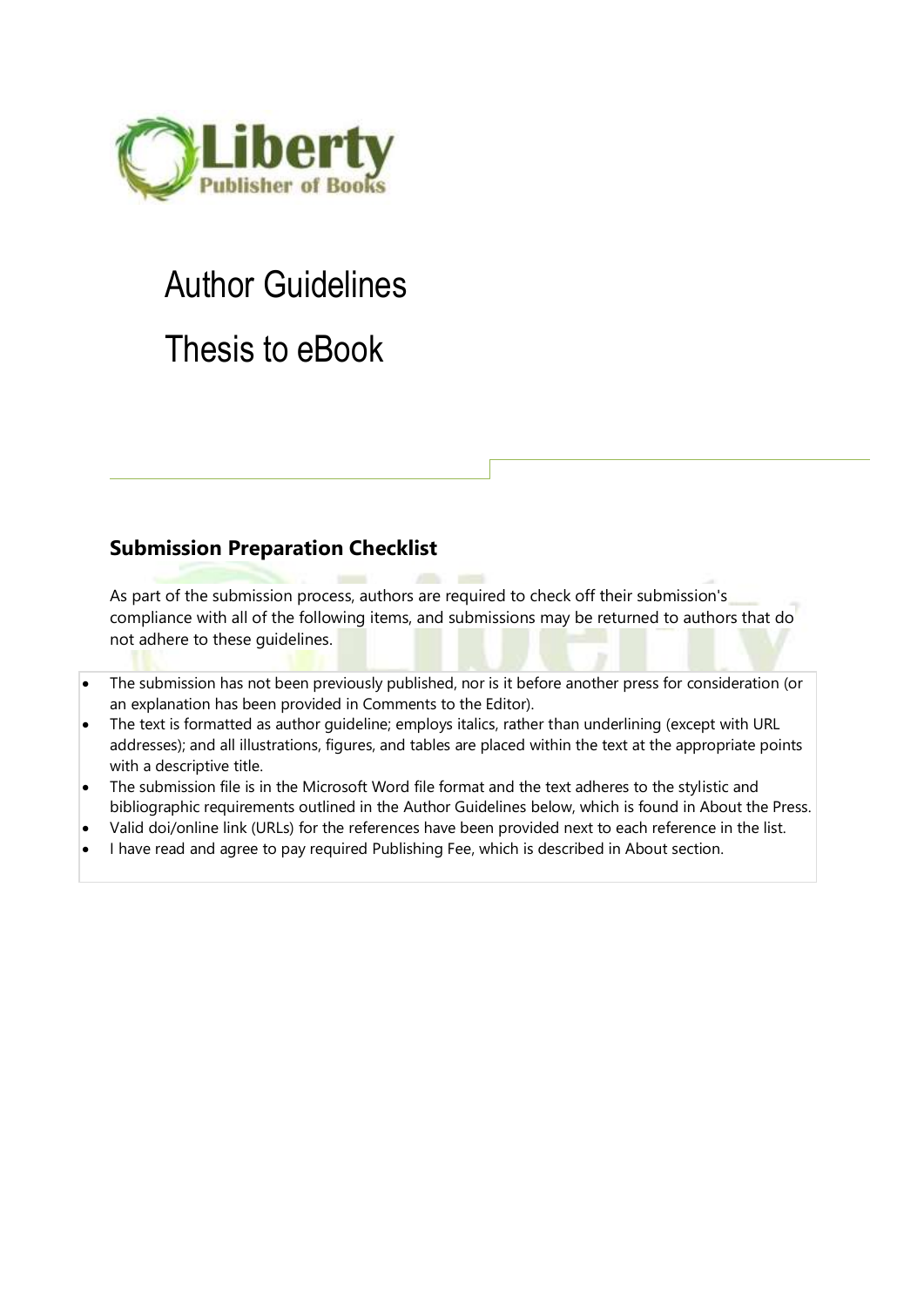# **Author Guidelines**

## **Formatting Requirement**

#### *1 Layout and Fonts*

*1.1 Layout*

Single column

**Size:** Letter (8.5" X 11")

**Margin:** Top=1.25", Bottom=1.25", Left=1.5", Right=1.5"

### *1.2 Font*

**Manuscript Title:** Times New Roman, 16 pt, Bold, Centered

**Headings:** Times New Roman, 11 pt, Bold, Left aligned

**Subheadings:** Times New Roman, 10 pt, Bold, Left aligned

**Text:** Garamond, 11 pt, Justified

**Reference list:** Times New Roman, 8 pt, Justified

*1.3 Line Spacing: 1.25*

#### *1.4 Page number*

Centered bottom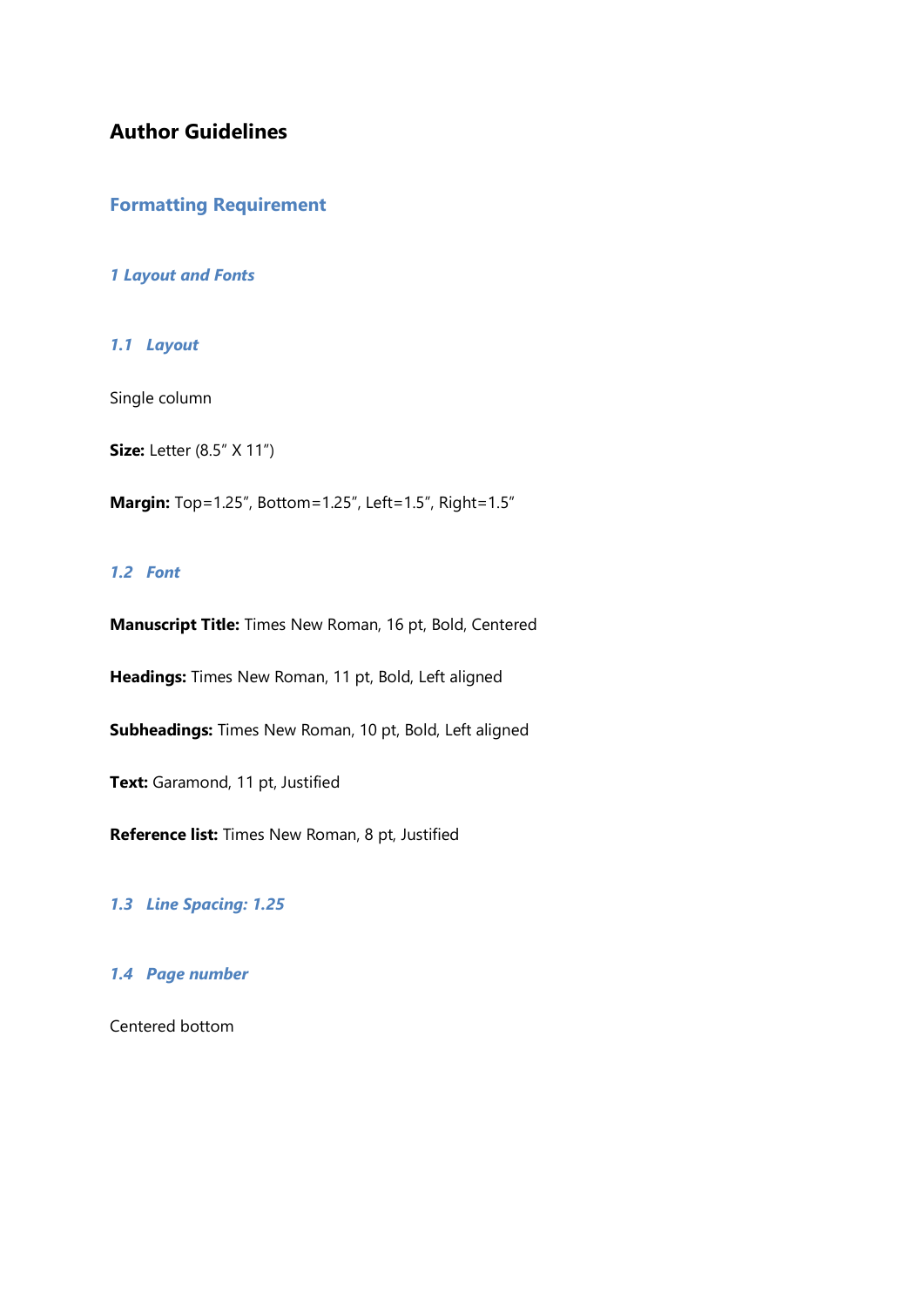#### *2 General Instructions*

#### *2.1 Synopsis*

The manuscript should have a self-contained and citation-free synopsis within 500 words. The synopsis should be in the paragraphs with running sentences. Do not use any subheading or point list within the synopsis.

#### *2.2 Manuscript structure*

All manuscripts must contain clearly defined chapters and numbered sections within the chapters along with other essential elements of the Book. Subsections should be numbered 1.1 (then 1.1.1, 1.1.2, ...), 1.2, etc. (Introductory summary of the chapter may not be included in section numbering). Use this numbering for internal cross-referencing also, do not just refer to 'the text'. Any subsection may be given a brief heading, each heading should appear on its own separate line. We suggest using Heading 1, Heading 2, Heading 3… style tag of Microsoft word for proper continuous numbering. **Each section of the manuscript should be written with the continuous flow of the content; do not use point list, always use continuous sentences.**

#### *2.3 Conclusion/summary*

Each chapter should contain the main conclusions at the end by highlighting its importance and relevance. The conclusion should be written in a continuous manner with running sentences which normally includes the main outcome of the chapter, its application, limitation, and recommendation. Do not use any subheading or point list within the conclusion.

#### *2.4 Figures and Tables*

Authors are supposed to include all figures and tables at appropriate place in the manuscript. Figures and tables should not be submitted in separate files; however, author may be asked to provide separate files of the figure. Figures should be supplied in bitmap formats (Photoshop, TIFF, GIF, JPEG, etc.) of 300 dpi resolution at least unless the resolution is intentionally set to a lower level for scientific reasons. If a bitmap image has labels, the image and labels should be embedded in separate layers. Table should be prepared using table tool within the Microsoft word and must have a descriptive title and if numerical measurements are given, the units should be included in the column heading.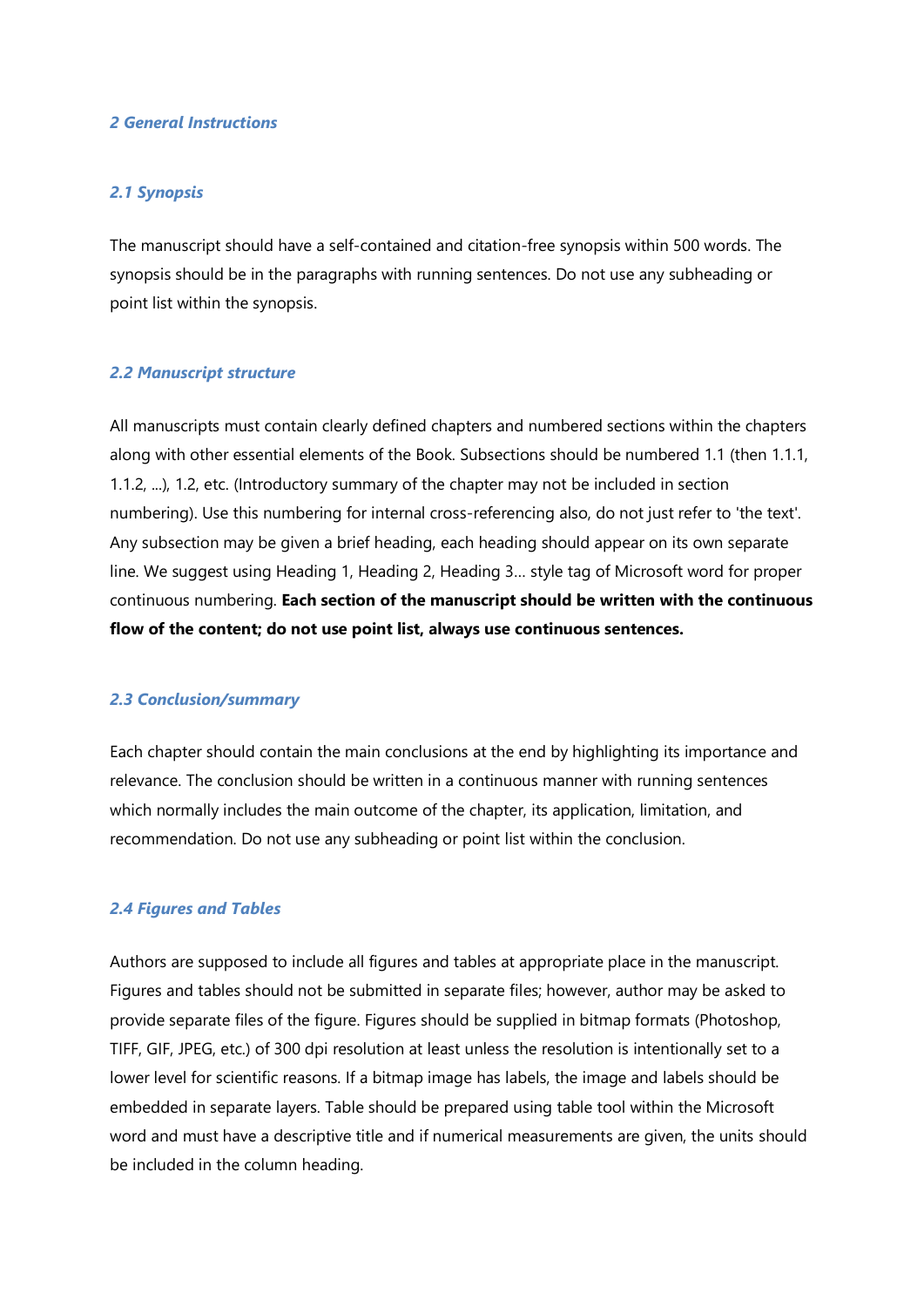**Figures and Tables should be numbered properly with a descriptive title. Each Figure/Table must be explained within the text by referring to corresponding figure/table number. Any unexplained or unnumbered Figure/Table will be dropped from the publication.**

## *3 References*

Author(s) are responsible for ensuring that the information in each reference is complete and accurate. **Do not use grey literature (unauthentic website, news portal, Wikipedia etc) as a reference, only scholarly literature (Journal, online books, proceedings, patents) are acceptable references.** All references must be numbered consecutively and citations of references in the text should be identified using numbers in square brackets (e.g., "as explained by AIJR [1]"; "as discussed in many reports [2]-[6]"). All references should be cited within the text; otherwise, these references will be automatically removed. All cited references should be listed after acknowledgment section in the following style-

[1] W. S. Author, "Title of paper " *Name of Journal in italic*, vol. x, no. x, pp. xx-xx, year. doi or URL (link)

[2] Author 1 *et al.* "Title of the article" *Title of the book/proceedings* Publisher, pp xx-xx, year. doi or link

## *3.1 Main features of citation style are given as-*

- The author name format is, "first name (Initial), middle name (Initial) and last name". This differs from other styles where author's last name is first.
- The title of an article (or chapter, conference paper, patent, etc.) is in quotation marks.
- The title of the book or journal is in italics.
- Online link of the original paper. If any reference is not available online, it should be modified with available online reference.

**If you are using any reference manager (e.g. Mendeley, Endnote etc), you may select standard style** *IEEE with URL.*

## *4 Copyright Materials*

If any copyright material has been used in the manuscript, the author should make sure that permission of reusing has been obtained and proper attribution has been made according to the copyright policy of source materials.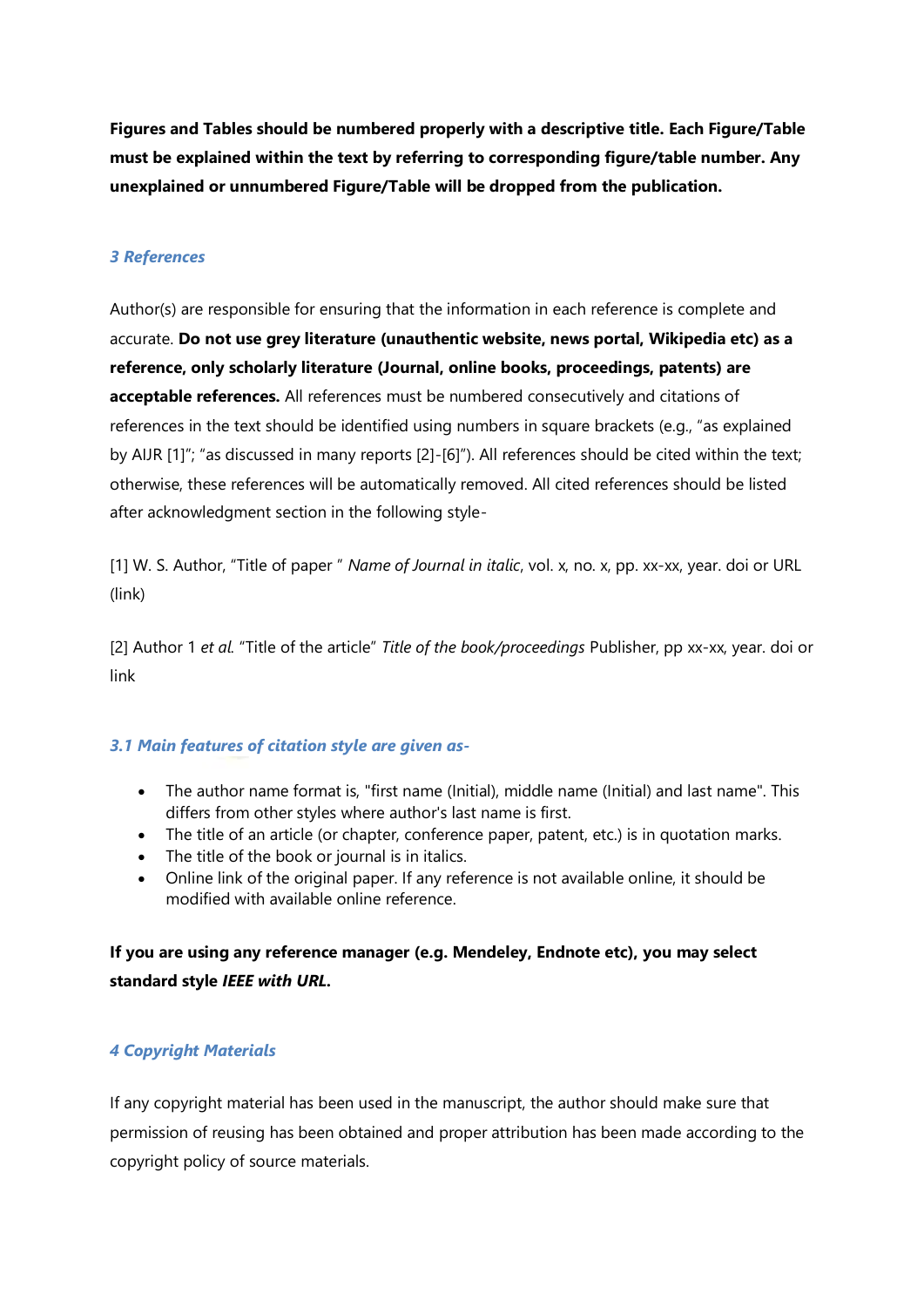#### *5 Human and Animal-Related Research Study*

If the work involves the use of human/animal subjects, each manuscript should contain the following set of declaration at the end of the manuscript-

#### **Declaration:**

**Acknowledgments:** (If not applicable write, none)

**Study Limitations:** (If not applicable write, none)

**Ethical Approval:** (Provide ethical approval authority name with the reference number. If not required, provide an ethical exemption letter of not required). The author should provide scan copy of the ethical approval/exemption letter during manuscript submission.

**Informed consent:** (Write a statement of informed consent taken from the patient for the study). The editor may ask to provide scan copy if required.

**Funding source:** (If no funding source exist, write, none)

**Competing interests:** (Declare any potential conflict of interest exist)

#### *6 Copyright and Licensing Information*

The final manuscript will be published with open access under [Creative Commons Attribution-](https://creativecommons.org/licenses/by-nc/4.0/)[NonCommercial 4.0 International \(CC BY-NC 4.0\)](https://creativecommons.org/licenses/by-nc/4.0/) end-user license unless otherwise stated. Author(s) retains full copyright of their article unless otherwise transferred to their institution or other third party and grants non-exclusive publishing right to Liberty publisher. Author(s) can archive pre-print, post-print and published version/PDF to any open access, institutional repository, social media or personal website provided that Published source must be acknowledged with citation and link to publisher version.

**By submitting a manuscript to us, the author agrees to publish their book by AIJR Publisher under above terms unless otherwise stated, there would not be any copyright transfer agreement for publication.**